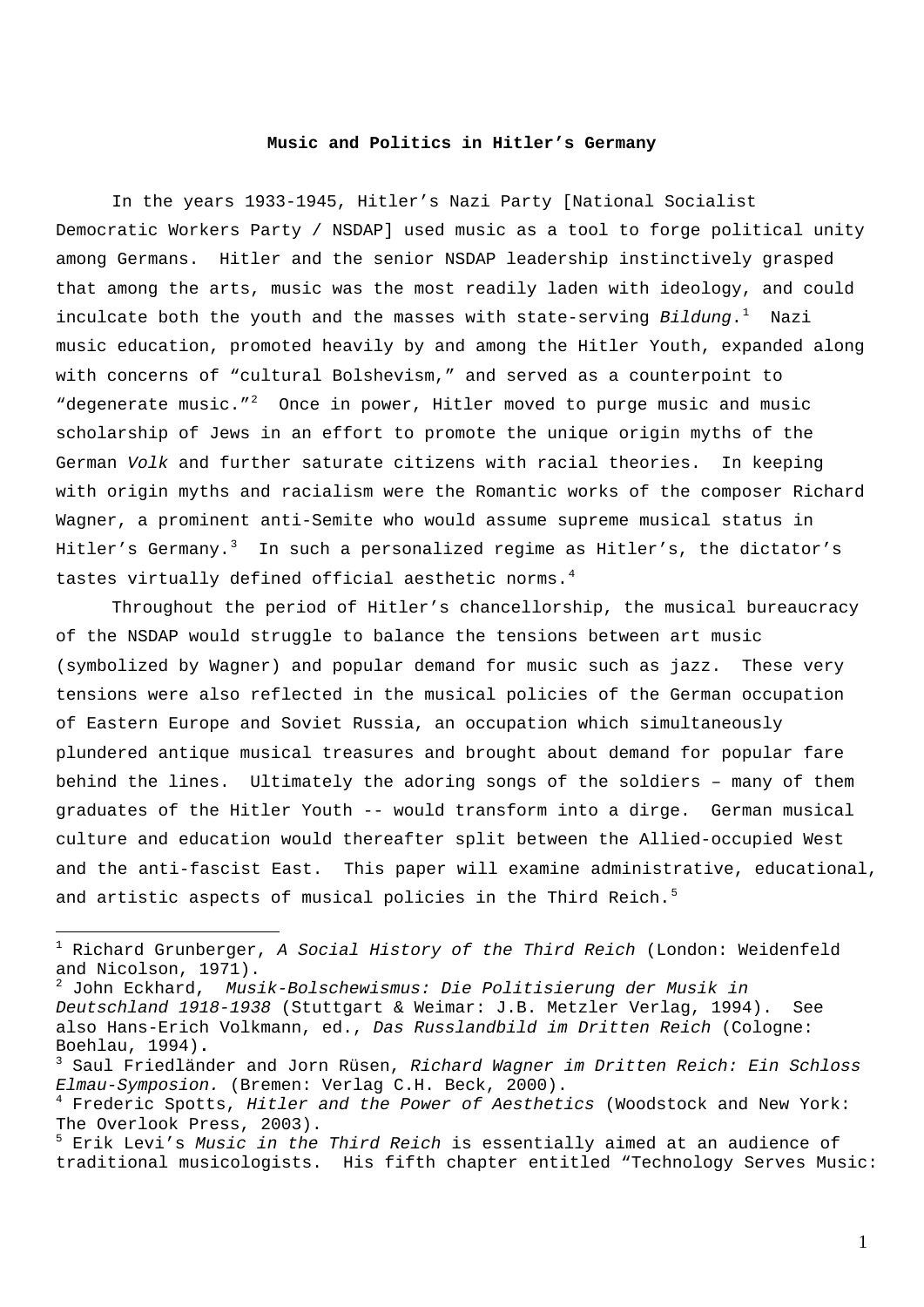## Nazi Musical Hierarchy

The appearance of absolute hierarchy in the National Socialist state was belied by a befuddling proliferation of informal bureaucracies. Justified by vague and turgidly-worded memos from their Führer, Hitler's close associates carved out their own personal spheres of influence.<sup>[6](#page-1-0)</sup> Hitler's unwillingness to clearly lay out lines of command, combined with his intense personal interest in artistic policy, resulted in an administrative situation in the arts which was exceedingly complicated. In 1933, competing National Socialist entities separately claimed control of all musical theaters in the Reich, proclaimed jurisdiction over all state musicians, pronounced guidelines for publication of musical materials, and sparred over administration of musical culture generally.<sup>[7](#page-1-1)</sup> A key figure in these struggles, and a key figure in any study of Nazi cultural policy, was Alfred Rosenberg. For all of his failings – from inflating Hitler's trust to vacillating administration in the occupation of the East – Rosenberg undeniably possessed a keen awareness of the power and potency of art forms as a means of ideological struggle. $8$  In response to electoral defeats in 1928, Rosenberg had fashioned a political contingent upon the arts that would attract the German middle class to the NSDAP. He also established the Nazi Society for German Culture [*Nationalsozialistische Gesellshaft für deutsche Kultur*].

In keeping with the administrative entropy that characterized Nazi operations, Rosenberg's Society for German Culture spawned still more organizations. The League of Struggle for German Culture [*Kampfbund für deutsche Kultur*], founded in 1930, became an important offshoot. This organization consisted of departments for music, cinema, visual arts, and radio, and effectively served as the forerunner of Goebbel's Ministry for Enlightenment and Propaganda [*Reichsministerium für Volksaufklärung und Propaganda*]. In 1933, Rosenberg's adjutants seized control of German music

Radio and Recording during the Third Reich," which amalgamates popular and traditional music history. Unfortunately, the role of music education is outside the scope of his enquiry. See Erik Levi, *Music in the Third Reich* (New York: St. Martin's Press, 1994), pp. 124-146.

<span id="page-1-0"></span>6 Pamela Potter, *Most German of the Arts: Musicology and Society from the Weimar Republic to the End of Hitler's Reich* (New Haven & London: Yale University Press, 1998), p. 142.

<span id="page-1-1"></span><sup>7</sup> Levi, *Music in the Third Reich,* p. 15.<br><sup>8</sup> Poinbard Deerries - "Alfred Pesephers's

1

<span id="page-1-2"></span> Reinhard Doerries, "Alfred Rosenberg's Der Mythus des 20. Jahrhunderts: A Pattern of Cultural Totalitarianism" (M.F.A. thesis, Ohio University, 1960), pp. 57-60.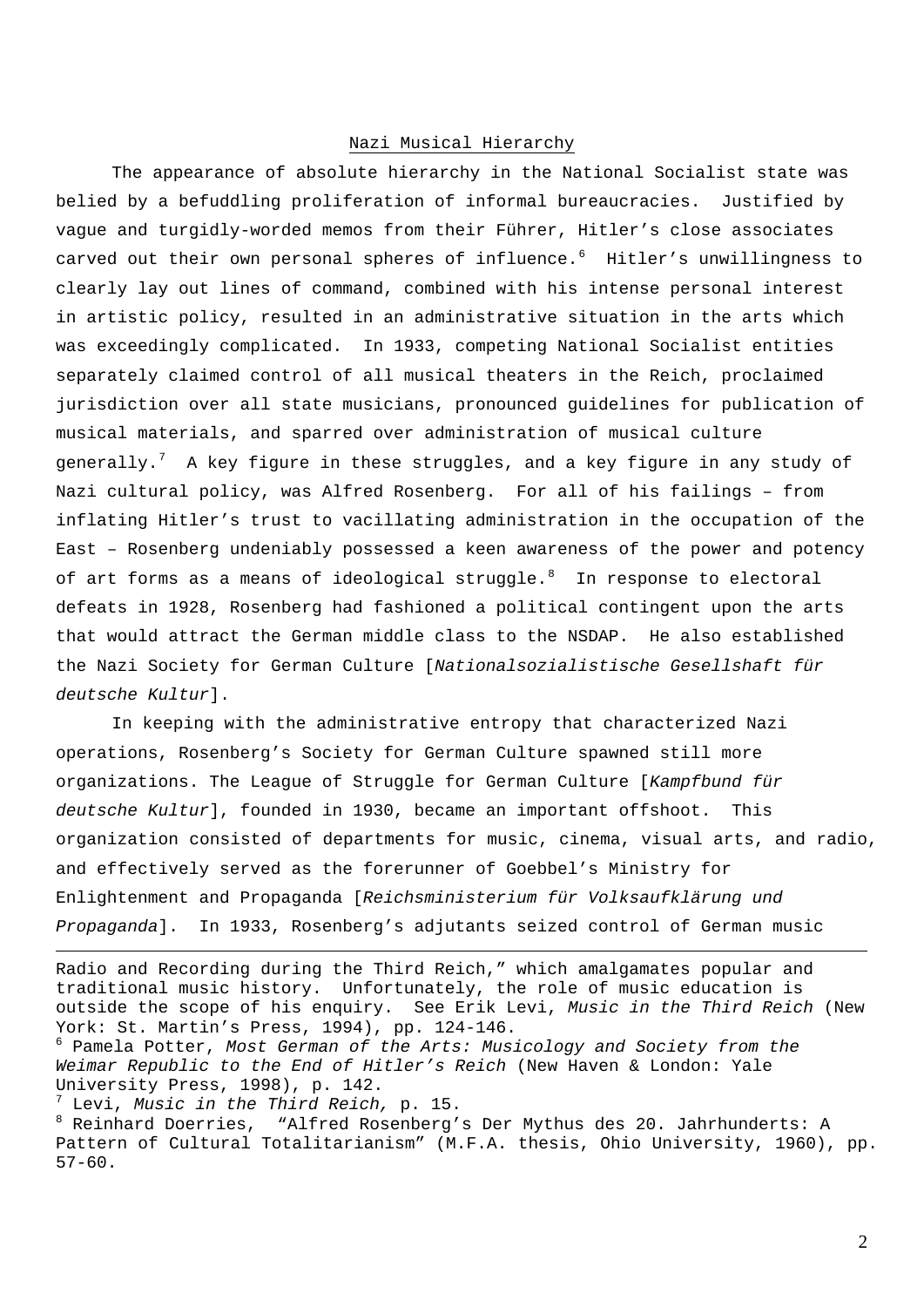publications such as *Die Musik*, which thereafter incessantly warned of the deleterious effects of "un-German," (i.e., Bolshevik and Jewish) musical culture. Membership in the *Kampfbund für deutsche Kultur* shot upwards. From a membership of one thousand in 1932, the *Kampfbund* saw more than 20,000 new members join up in the first eight months of Hitler's Chancellorship.<sup>[9](#page-2-0)</sup> Music thus functioned not only as an emblem of German distinctiveness, but served as a magnet for mass involvement in party activities. $10$ 

 Rosenberg was the early architect of Nazi cultural policies, but he was not their ultimate champion. On July 20, 1933, only months after the *Gleichshaltung,* Hitler arrogated far-reaching oversight over state culture to Joseph Goebbels. $11$  A philologist and failed writer, Goebbels welded the whole of German artistic culture to the aims of the Nazi state.<sup>[12](#page-2-3)</sup> The diminutive Goebbels would have lasting impacts on German musical culture. The ease of Goebbels' first task—the co-opting of arts organizations—had been facilitated by the financial devastation of the preceding Weimar Republic. The Weimer era may have produced some of Germany's greatest cultural figures, but a period of fiscal abundance it was not. Orchestras, the Berlin Philharmonic among them, were actively seeking state support and patronage from any party in 1933. $^{13}$  $^{13}$  $^{13}$ Guided by Goebbels, the Nazis supplied the Philharmonic with operating funds and in the process armed themselves with a significant tool that conferred the Party additional legitimacy among German elites.

Not only symphony orchestras fell under Nazi sway. On September 22, Goebbels established the *Reichsmusikkammer* (Reichs Chamber of Music). Although Richard Strauss was the president of the RMK, real power lay in the hands of the organization's chair, Peter Raabe, pliant and anti-Semetic musicologist.<sup>[14](#page-2-5)</sup> By 1934, the organization consisted of seven departments for composers,

<u>.</u>

<span id="page-2-2"></span><sup>11</sup> deVries, *Sonderstab Musik*, p. 22.<br><sup>12</sup> Theo L. Dorpat, *Wounded Monster: Hitler's Path from Trauma to Malevolence* (Lanham, Maryland: University Press of America, 2002), pp. 206-207. <sup>13</sup>Pamela Potter, "The Nazi 'Seizure' of the Berlin Philharmonic, or the Decline of a Bourgeoisie Musical Institution," from *National Socialist Cultural Policy,*  Glenn Cuomo, ed., (New York: St. Martin's Press, 1995) pp. 39-66.  $14$  Raabe did not enjoy teaching, and was better known for his contributions to the fields of music performance and Nazi cultural policy. Pamela Potter, *Most German of the Arts*, p. 51.

<span id="page-2-0"></span><sup>&</sup>lt;sup>9</sup> Erik Levi, Music in the Third Reich, pp. 10-16.

<span id="page-2-1"></span><sup>&</sup>lt;sup>10</sup> Willem deVries, *Sonderstab Musik: Music Confiscation by the Ensatzstab Reichsleiter Rosenberg under the Nazi Occupation of Western Europe* (Amsterdam: Amsterdam University Press, 1996), p. 21.

<span id="page-2-5"></span><span id="page-2-4"></span><span id="page-2-3"></span>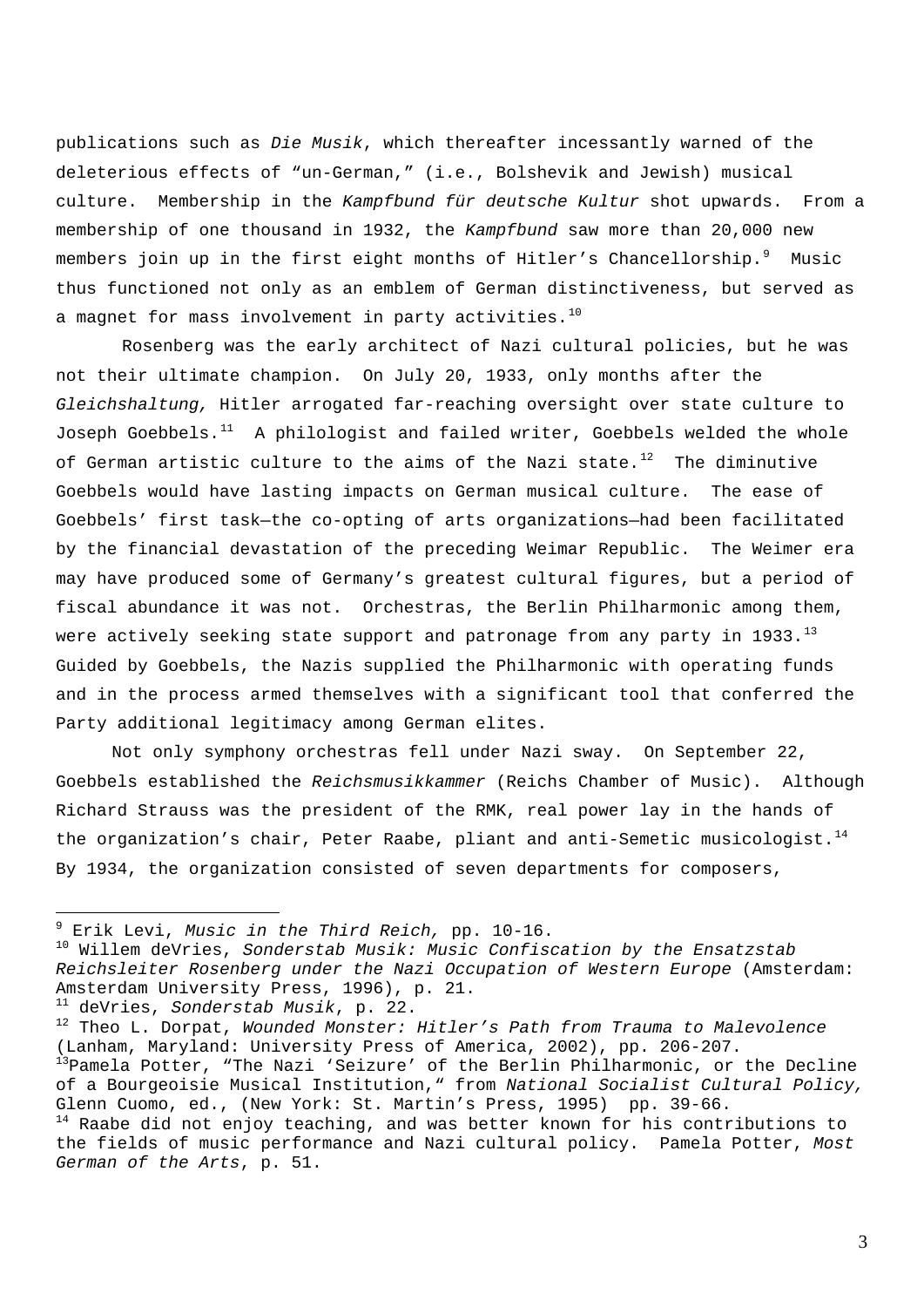performing musicians, concert managers and publicists, choral and folk singers, music publishers, music dealers, and music instrument manufacturers, respectively.<sup>[15](#page-3-0)</sup> The high degree of organization indicated also that the RMK was not free to set its own course in the arts. In keeping with his desire to see the Propaganda Ministry become the cultural arbiter for all of societ y, Goebbels would provide the RMK with direction from above. As scholars would later note, "the Reichsmusikkammer and German musical life were to become a single entity."<sup>[16](#page-3-1)</sup>

of that year, however, the NSDAP cultural apparatus initiated more codified Although orchestras suffered purges of their Jewish personnel, orchestral programming was not immediately brought into harmony with the anti-Semetic party line. Felix Mendelssohn, Berlin's *wunderkind* of the early 19<sup>th</sup> century, initially escaped censure, and his celebrated Violin Concerto remained on the programs of the Berlin Philharmonic. Stravinsky, another problematic Jewish genius, enjoyed a 1935 performance of "Firebird" in Berlin. $^{17}$  $^{17}$  $^{17}$  In the autumn efforts to end the performance of music even marginally associated with Jews. On September 1, 1935, Gobbels' Propaganda Ministry issued a document for internal circulation, outlining a "blacklist" of 108 composers whose works could no longer be played in the lands ruled by the Reich. Of the composers listed, most were Jewish. Goebbels clearly attributed high importance to both classical music and the elimination of the "Judenfrage" within the community of  $musicians.<sup>18</sup>$  $musicians.<sup>18</sup>$  $musicians.<sup>18</sup>$  As if the ouster of scores of composers had not made his case explicit enough, Goebbels orchestrated a public ceremony outside the venerable Leipzig Gewandhaus in order to tear down Mendelssohn's bust. Little would be left to chance in the sphere of high culture.

## Music and Youth

With the inception of Nazi rule in Thuringina and across Germany, the NSDAP conspicuously sought legitimacy through the promotion of German music. The National Socialists thus merged their ideology with a deeply ingrained

<span id="page-3-0"></span><sup>&</sup>lt;sup>15</sup> deVries, Sonderstab Musik, p. 22.

<span id="page-3-1"></span><sup>&</sup>lt;sup>16</sup> Heister and Klein, *Musik und Musikpolitik im faschistichen Deutschland*, pp. 80-81. Quoted in deVries, *Sonderstab Musik*, p. 23.<br><sup>17</sup> Potter, "The 'Seizure of the Berlin Philharmonic," p. 53-54.<br><sup>18</sup> Friedrich Geiger, "Die ,Goebbels-Liste' vom 1. September 1935: Eine Quelle

<span id="page-3-2"></span>

<span id="page-3-3"></span>zur Komponistenverfolgungn im NS-Staat," *Archiv für Musikwissenschaft,* Albrecht Riethmüller, hrsg. 59 Jahrgang, 2002, Heft 2 (Stuttgart: Franz Steiner Verlag) s.104-112.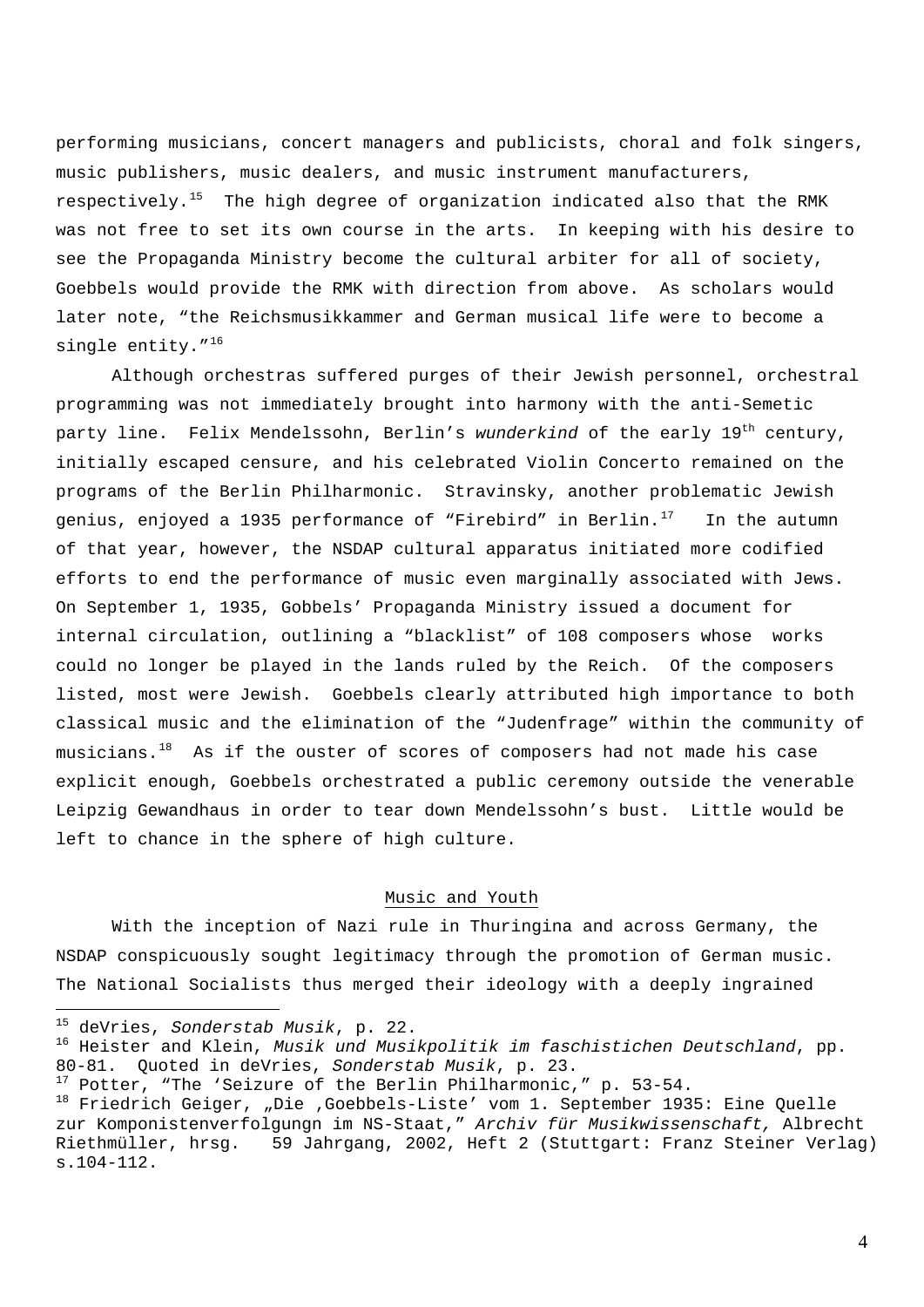German song culture in a successful bid to assume a leading role in the music education of the youth. Such a perspective is particularly necessary when one considers Germany occupied an elite position at the end of Weimar period as a world leader in the realm of music education. In the free-wheeling mélange that preceded Hitler's accession to the Chancellorship, a number of German music educators and pedagogues had experimented with bold pedagogical approaches that have since become the pillars of Western musical education.<sup>[19](#page-4-0)</sup> The emerging pedagogical canons promoted Carl Orff and J.E. Dalcroze, however, were eventually overwhelmed by the ideologically-driven National Socialist party machinery. Working from the basis of German tradition, German music educators were inevitably co-opted by the state.

Like the music historians whose work is examined by Pamela Potter, German music educators also had to pay obeisance to the skewed racial theories of the National Socialist leadership. While music historians were scrounging selectively for examples of "Musik im Judentum," the task of music educators became similarly wrapped up with the National Socialist cause. One National Socialist music educator, Fritz Jöde, wrote of the important role played by music in Kindergarten, a level he clearly believed should mark the beginning of overt state control over children. Euphemistically, Jöde wrote of Kindergarten as "a conclusive break from children's reliance on their mothers" and the beginning of "going their own way…to fulfill their goals and dreams as adults. $"^{20}$  $"^{20}$  $"^{20}$  Kindergarten marked a clear opportunity for the state to sedulously promote Nazism through ideological texts.

Wolfgang Stumme, an educator and editor, became one of the most prolific advocates of National Socialist music education. His 1944 essay "Music in the Hitler Youth" reveals much about the climate for arts education under the Nazis. $21$  Stumme enthusiastically cited over nine hundred musical groups united under the banner of the Hitler Youth, including all manner of youth choirs. To this list, Stumme noted the presence of "orchestras, instrumental groups, groups of wind-playing comrades, music teams, sport and fanfare teams, song-

<span id="page-4-0"></span><sup>19</sup> Carl Orff's *Schulwerk* was among the seminal texts of the time. The Swiss founder of Eurhythmics, Jacque Emile Dalcroze, and the composer and educator Ernest Bloch were also active as educators, composers, and authors in Munich in the 1920s.

<span id="page-4-1"></span><sup>20</sup> Fritz Jöde, "Haus und Familie: Die Musik im Kindesalter," from *Musik im Volk*: *Gegenswartsfragen der Deutschen Musik,* Wolfgang Stumme, ed., (Berlin: Berlin-Lichterfeld Verlag, 1944) p. 79-84.

<span id="page-4-2"></span><sup>21</sup> Wolfgang Stumme, "Musik im Hitlerjungend," from *Musik im Volk*, pp. 21-31.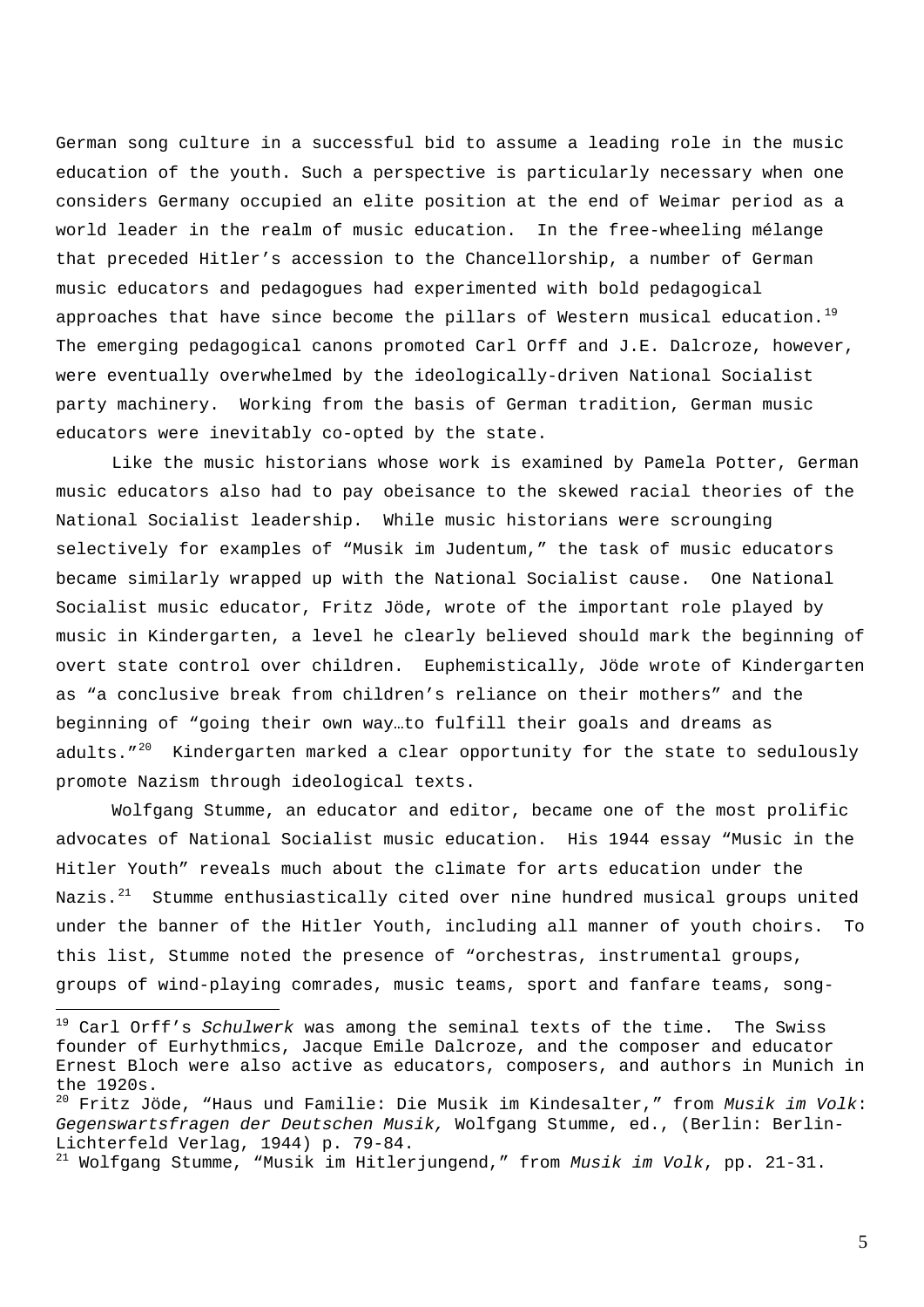playing and puppet shows, and radio groups," all sponsored by the Hitler Youth. Stumme, in a veiled plea for resources in the waning years of the Second World War, linked the expansion of music groups to the war effort:

This high number [of musical groups] has arisen from the progress of the war, the beginning of which saw only one hundred unified [Hitler Youth] music groups. These groups evidence the foundational emotions of gratefulness that Germans hold toward all cultural efforts of the Hitler Youth; they also prove that political leadership and music education are intimately unified. The war has established itself as the father of music practice, and formed an explicit antithesis of the old Latin saying that during the war the muses must have silence. The rich number of Hitler's words [*zahlreich Führerworte*] on the "importance" of art are like the deepest kernels which the youth, in their action, transform into a constant state of fulfillment.<sup>[22](#page-5-0)</sup>

Throughout the war effort, Hitler Youth raised flagging morale by singing at community events, hospitals, and factories. In the words of one Hitler Youth executive, performances of the "Hitler Youth Cultural Circle" simultaneously supported the war effort and "expose[d] the boys and girls to our nation's most valuable cultural heritage. $1\degree$ <sup>[23](#page-5-1)</sup> German musical traditions thus fused with party-centered patriotism.

The music of the Hitler Youth played an important role in state indoctrination and public morale, and the visual arts thus validated and eulogized the idea of musical youth. A mural by Jürgen Wegener shows the ideal musical setting for the boys of the Hitler Youth. The centerpiece of his triptych shows six boys in a circle, grasping bugle and drum, joining in the anthem entitled "For us the sun never sets. $1^{24}$  $1^{24}$  $1^{24}$  Such images were infused with the National Socialist desire to unite the nation through the martial music of the youth. It was not merely by coincidence, after all, that Leni Riefenstahl chose to highlight group musical activities of German youth in her film apotheosis of the Nazi Party, *Triumph of the Will.* 

<span id="page-5-2"></span>

<span id="page-5-1"></span><span id="page-5-0"></span><sup>&</sup>lt;sup>22</sup> Wolfgang Stumme, "Musik im Hitlerjungend," p.21.<br><sup>23</sup> Hitler Youth War Service Plan, 3 February 1940. Quoted in Jeremy Noakes, *Nazism 1919-1945: A Documentary Reader,* Vol. 4, *The German Home Front in World War II* (Exeter, United Kingdom: University of Exeter Press, 1998), pp. 399-400.<br><sup>24</sup> From the textbook *Neubau des Deutschunterrichts,* ed. Wilhelm Rathrath, Vol. IV: *Das fünfte und sechste Schuljahr: "Vond der Heimat zur Nation*" (Münster: Heinrich Buschmann Verlag, 1936), pp. 238-239. Quoted in George L. Mosse, *Nazi Culture: Intellectual, Cultural and Social Life in the Third Reich* (New York: Grosset & Dunlap, 1968), pp. 290-291.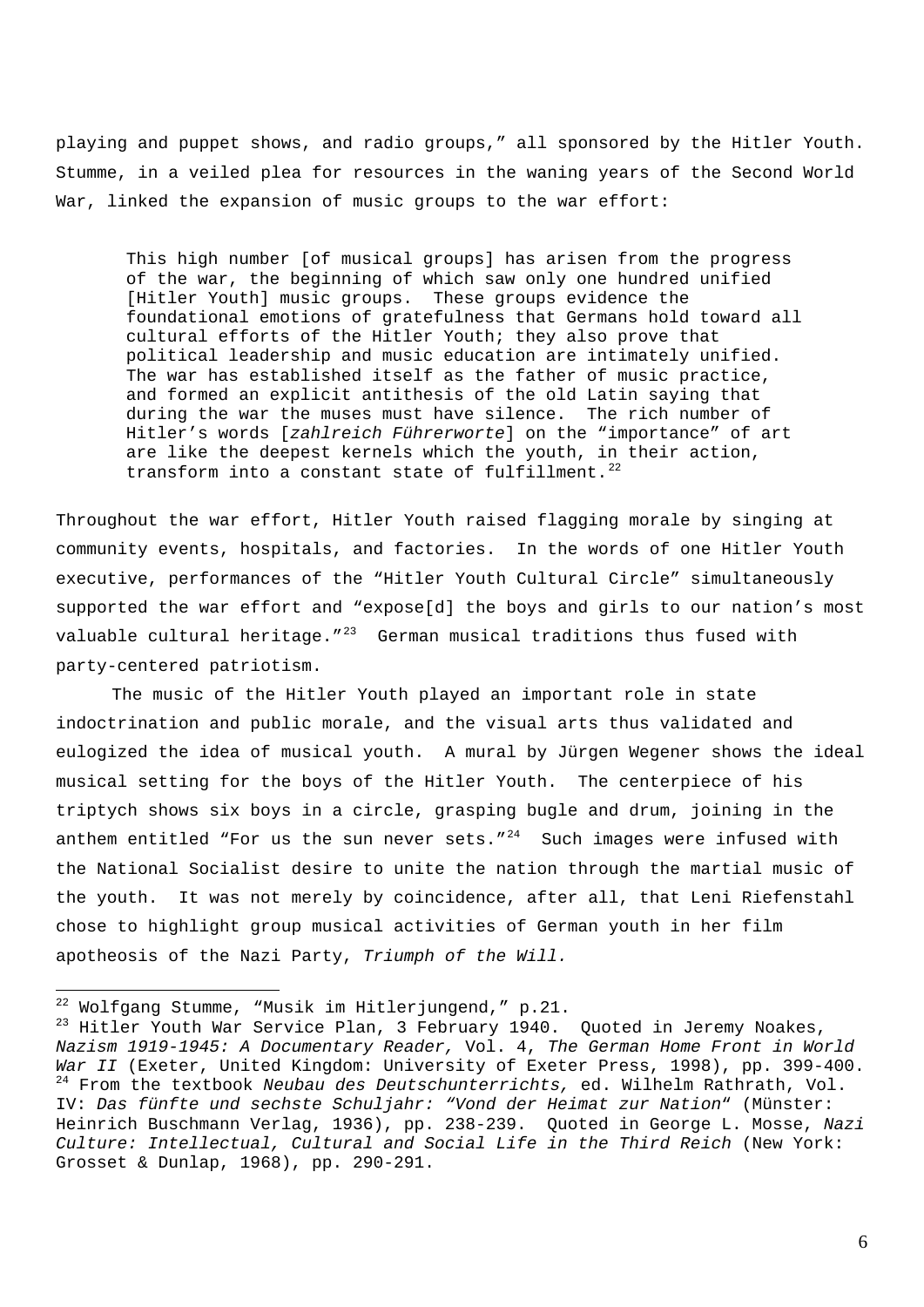Beyond mere imagery, National Socialist musical curricula dipped deep into the stream of German folk tunes, creating a base of easily-retained tunes onto which nationalist texts could be sedulously placed.<sup>[25](#page-6-0)</sup> The Nazis thus used the classic totalitarian model of music education first promoted by Plato, while simultaneously drawing upon theories of Martin Luther in order to improve the efficacy of their musical indoctrination.<sup>[26](#page-6-1)</sup> In an age proliferating with radios and jazz, however, these techniques would be severely tested. The Nazis were not alone in their efforts to secure the loyalty of the youth. Music was a battleground through which the NSDAP endeavored to wrest control of children's hearts and minds from Germany's established churches.

While maneuvering to separate the youth from the churches, the National Socialist Party also moved to counter secular rivals in the sphere of music education. As became apparent in Vienna, the NSDAP expanded its influence among the youth by establishing *Hitler Jungend* music schools.[27](#page-6-2) The *Anschluss* of 1938 had not resulted in the immediate Nazi control over the musical apparatus; indeed, Vienna's relative cultural autonomy in the early months of the *Anschluss* was reflected in the independence of all twenty-seven of the city's youth music schools. As part of political consolidation in 1938, the National Socialists opened two branch schools [*Zweigschule für Volk und Jungend*]*.* The first of these schools was planned for and administered by the Hitler Youth.<sup>[28](#page-6-3)</sup> By 1942, the Hitler Youth music school had attracted sufficient numbers of students to close down six of Vienna's non-Nazi youth music schools. Administrator Othmar Steinbauer, the head of the Hitler Youth schools, celebrated this triumph in a statement flecked with Austrian dialect: "Now only the Party is the force for progress. In strenuous cooperation with the community of Vienna, we set out to create a school fully new in form, through which the *Volk*, the youth, the industrious classes, and the artistic

<span id="page-6-0"></span><sup>25</sup> Fritz Jöde, "Haus und Familie: Die Musik im Kindesalter," from *Musik im Volk*, p. 85.

<span id="page-6-1"></span><sup>26</sup> Frederic Spotts, *Hitler and the Power of Aesthetics* (Woodstock and New York: The Overlook Press, 2003).

<span id="page-6-2"></span> $27$  The importance of music to the Nazi mission is all too often overlooked in scholarly treatments of the Hitler Youth. See Gerhard Rempel, *Hitler's Children: The Hitler Youth and the SS*, (Chapel Hill: University of North Carolina Press, 1989).

<span id="page-6-3"></span><sup>28</sup> The second school was devoted to the [*Deutsche Volksbildungsrecht*] as part of the Nazi society "Strength through Joy" [*Kraft durch Freude*].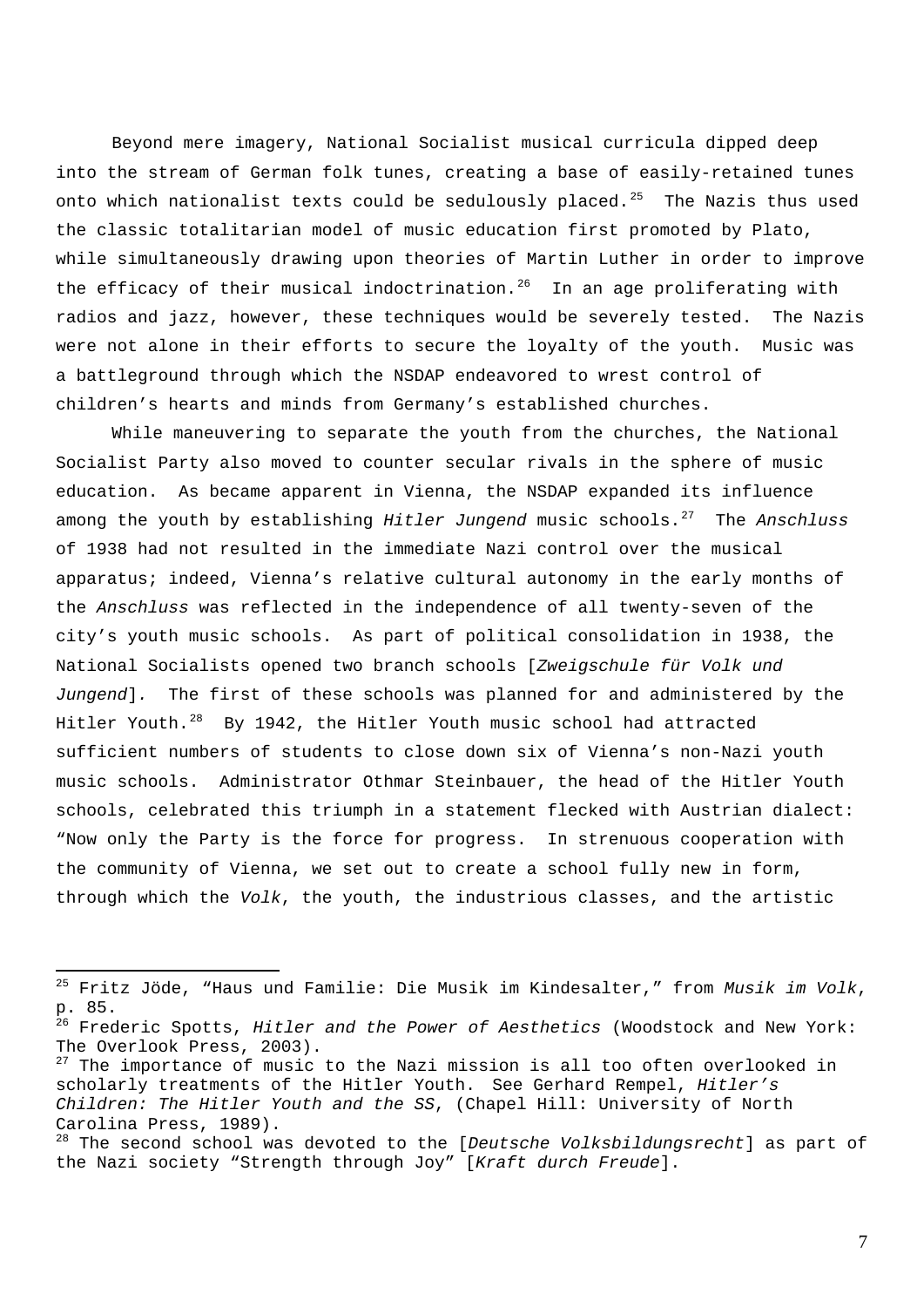elite will unite and train for music.  $129$  $129$  The unity that had eluded Germans during the Weimar period could now be achieved through dedication to a commo n musical cu lture.

musician in the Third Reich: Epitomizing this common musical culture was folk music, a genre which took on renewed importance in the Nazi period. Although Germans had been drawing inspiration from their linguistic and mythical origins since the early nineteenth century, the Nazis enacted a particularly forceful and selfconscious turn to this product of the *Volk*. A 1934 essay by Fritz Stein, a music professor in Bremen, directly illustrates the connection between Nazi ideology and folk music. Stein's essay "On the Nature of German Music" posited that folk music was the key method of unifying a fragmentary people.<sup>[30](#page-7-1)</sup> Moreover, as long as it remained undiluted and true to its German roots, folk music was an essential means of gaining respect abroad. The purity of German music, the sacred symbol of the *Volk*, was also a means of national cultural defense in a hostile world. Stein described the responsibilities of the

> The task of the German guardians of music is to be the intermediaries between art and the *Volk.* Our experience with German musical culture allows us to understand uniquely; we are the defenders of our highest musical inheritance, of its fullness and fulfilling purity. To further this defense, we must win over the *Volk* through orderly plans of education [*Erziehung*]. Our foundational work strives for unity, and we must strive to complete the desired and worthy goal: to create the great musical unity of Germans and to further struggle for the world recognition of German music.<sup>[31](#page-7-2)</sup>

With "world recognition of German music" came the possibility of German music serving as the glue for a new German empire. Indeed, military campaigns into such regions as Poland and Ukraine prompted German musicologists to press hard for folk music education as a means of cementing the consolidation of the newly acquired Eastern territories.<sup>[32](#page-7-3)</sup> As the Germans knew from their own experience, political consolidation could be considered complete only when broad masses of

<span id="page-7-0"></span><sup>29 &</sup>quot;Musikhochschule der Gaustadt Wein," *Volkische Beobachter,* Ausgabe Wien, Nr. 148, 12. August 138. Quoted in Fred K. Prieberg, *Musik im NS-Staat* (Frankfurt am Main: Fischer Tashenbuch Verlag, 1982), p. 251.

<span id="page-7-1"></span><sup>30</sup> Professor Fritz Stein, "Vom Wesen deutscher Musik," *Bremer Nachtrichten*, 5. Sept 1934. Quoted in Prieberg, *Musik im NS-Staat*, p. 260. 31 Ibid. 32 Pamela Potter, *The Most German of the Arts*, p. 153.

<span id="page-7-3"></span><span id="page-7-2"></span>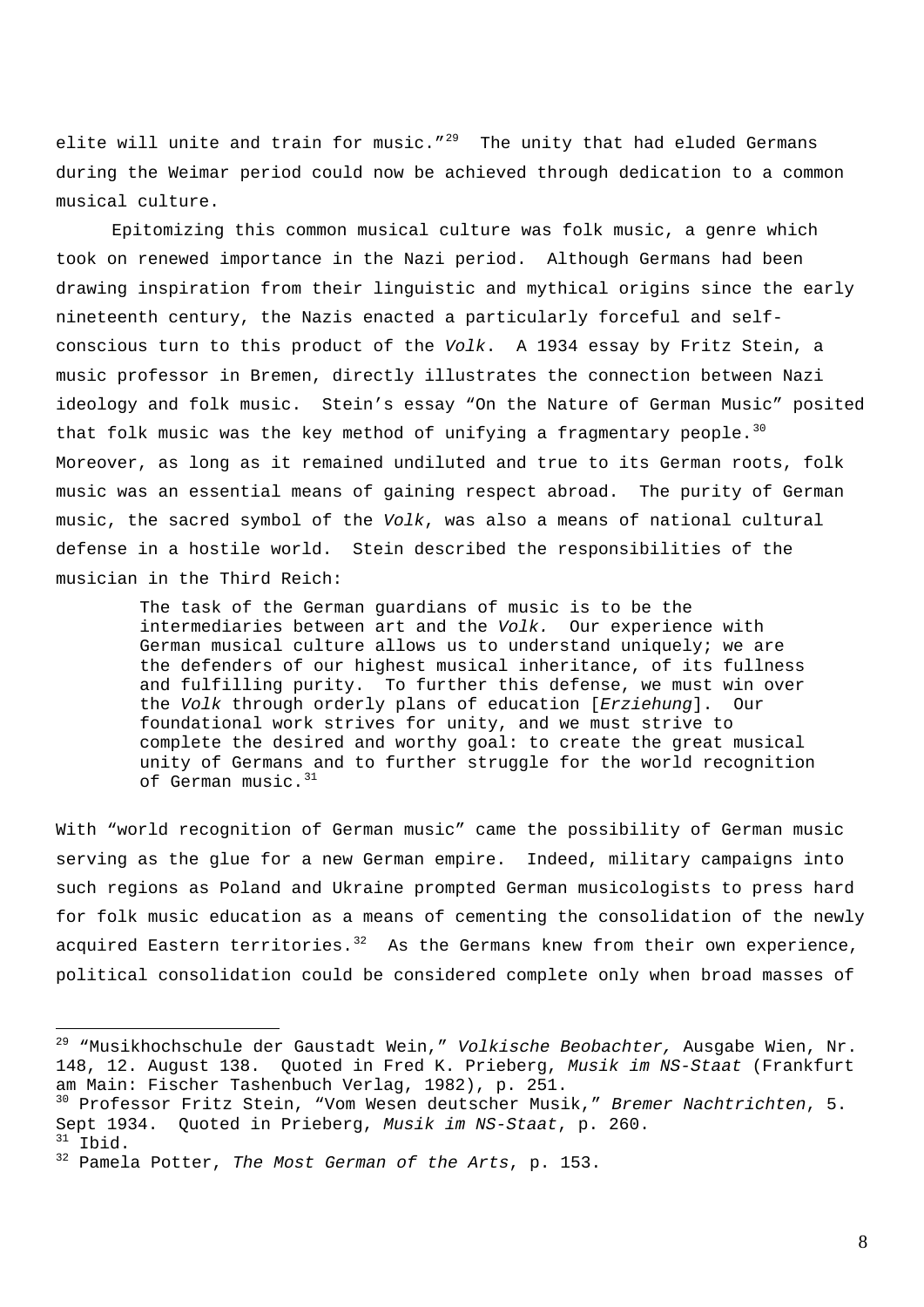citizens could raise their voices to the same tunes and words without fear of reproach.

National Socialist efforts to guarantee the loyalty of German youth, however, inevitably clashed with ecclesiastical tradition. Up until the forceful emergence of youth movements in the early twentieth century, German churches had held a monopoly on ritualistic rites of passage. A regional report from a National Socialist Party Chancellery in April 1943 outlined several difficulties confronting the party in its competition with the churches. The report stated that although induction ceremonies for new *Hitlerjungend* had followed all guidelines issued by the Propaganda Ministry, progress in recruiting new members remained slow. The report complained:

> These [*Hitlerjungend*] ceremonies are still not accorded the importance which they deserve, particularly in those districts where the churches are strong. The fact that a large number of those being inducted had already participated in a corresponding church ceremony was particularly invidious.<sup>[33](#page-8-0)</sup>

The report went on to highlight the importance of the "musical background of the ceremonies," criticizing wartime conditions for the lack of "appropriate musical backing."[34](#page-8-1) Although Germans were feverishly importing pianos appropriated from Jewish homes in France and the East, Allied bombs were steadily consuming musical instruments of all vintages, particularly pipe organs. $35$  As posited by the educator Stumme, the organ was absolutely necessary for instilling the baptismal "spirit of Nazi cele bration" ["*nationalsocialistische Feiergestaltung*"]. [36](#page-8-3) Lacking an appropriate musical backdrop, local Hitler Youth leaders could rely only on group song to create the mystical ambience for the rituals. Ultimately, the combined strength of

<span id="page-8-0"></span><sup>&</sup>lt;sup>33</sup> Quoted in Jeremy Noakes, *Nazism 1919-1945: A Documentary Reader*, pp. 405-406.<br><sup>34</sup> Ibid.<br><sup>35</sup> Rosenberg was bringing pianos into the country for not only the Hitler Youth,

<span id="page-8-3"></span><span id="page-8-2"></span><span id="page-8-1"></span>but the Wehrmacht and the SS. See Willem de Vries, *Sonderstab Musik: Music Confiscation by the Ensatzstab Reichsleiter Rosenberg under the Nazi Occupation of Western Europe* (Amsterdam: Amsterdam University Press, 1996). For further documentation of Nazi looting, see United States National Archives and Records Administration, Office of Strategic Services, *OSS Art Looting Investigation Reports, 1945-1946,* Microfilm Publication # 1782 (Washington, D.C., 2001). 36 Stumme, "Musik im Hitlerjungend," from *Musik im Volk,* p. 30.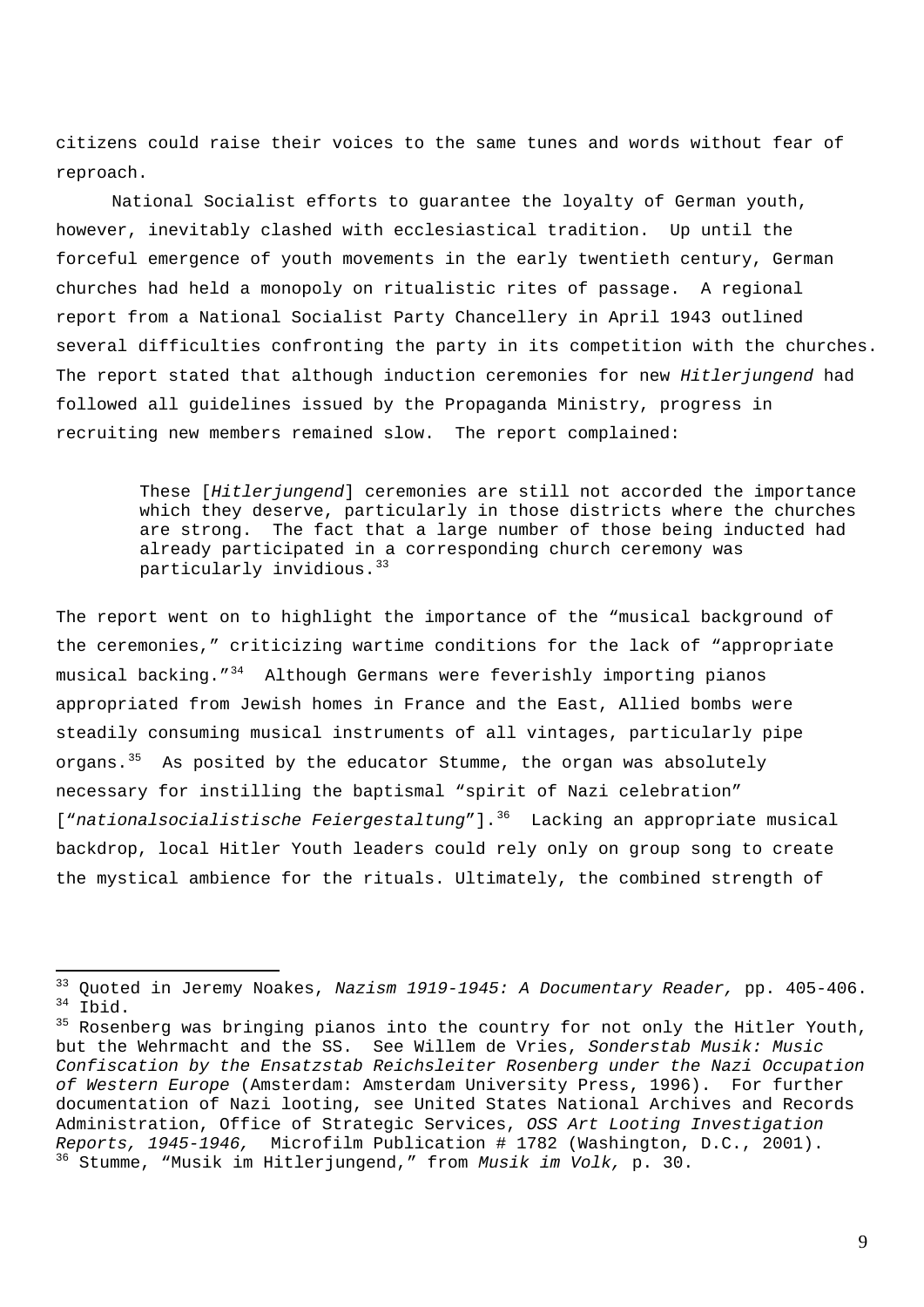Nazi art and music was unable to uproot sacred institutions whose techniques of musical and aesthetic indoctrination had matured over millennia.  $37$ 

# Wagner and National Socialist Culture

In their drive towards legitimacy, the Nazi Party took pre-existing elements of German nationalism and amplified them tremendously. In the Nazi period, therefore, the philosophical underpinnings of musical culture increasingly rested upon Wagnerian ideals. The composer's well-known writings and compositions accorded with Hitler's ideology, and the cult of Wagner grew prodigiously under the Nazis.<sup>[38](#page-9-1)</sup> Wagner Societies, already a fixture of bourgeois [*Bürgerlich*] German life, further proliferated across the country. Individuals joined for divergent reasons: some were prompted by Hitler's nationalistic awakening, others by careerist desires, while others desired only the appearance of ideological conformity. Reflecting the prevalence of Wagner as a symbol for German culture, Wehrmacht troops brought scores of the opera *Parsifal* to Paris, placing their Teutonic totems prominently in the looted homes of elite French musicians. $39$  Even simple German soldiers took great pains to affront French musical culture and thereby validate German national pride .40

Among artistic circles, Wagner formed the centerpiece of Germanic musical Abendroth decried recent products of modernism while holding up Wagner as the unattainable paragon of German musical expression: rhetoric. In an essay in the prominent journal *Die Musik,* critic Walter

> denigrated the cultural body through cynicism and calculation. [Avant-garde music] was a foul, anti-*Volk* bacillus that

<span id="page-9-0"></span> $37$  For discussion of Nazi policy toward German churches, see Claudia Koontz, *Mothers in the Fatherland: Women, the Family, and Nazi Politics* (New York: St. Martin's, 1988), chapters 7 and 8. For an interesting perspective on the impact of Nazism on postwar churches, see Matthew D. Hockenos, *A Church Divided: German Protestants Confront the Nazi Past* (Bloomington: Indiana University Press, 2004).

<span id="page-9-1"></span><sup>&</sup>lt;sup>38</sup> Some recent scholarship takes a radical view of this connection, describing Wagner as "the source of his [Hitler's] identity." See Joachim Kohler, *Wagner's Hitler: The Prophet and his Disciple,* Ronald Taylor, translator (Malden, Mass.: Blackwell Publishers, Inc. [Polity Press], 2000), p. 264. <sup>39</sup> Willem de Vries, *Sonderstab Musik*.<br><sup>40</sup> Such incidents, however, did not prevent German bureaucrats from allowing

<span id="page-9-2"></span>performances of French music altogether. For an illuminating discussion of opera in Vichy France, see Jane Fulcher, "French Identity in Flux: The Triumph of Honegger's *Antigone,*" *Journal of Interdisciplinary History* 36:4 (2006) 649- 674.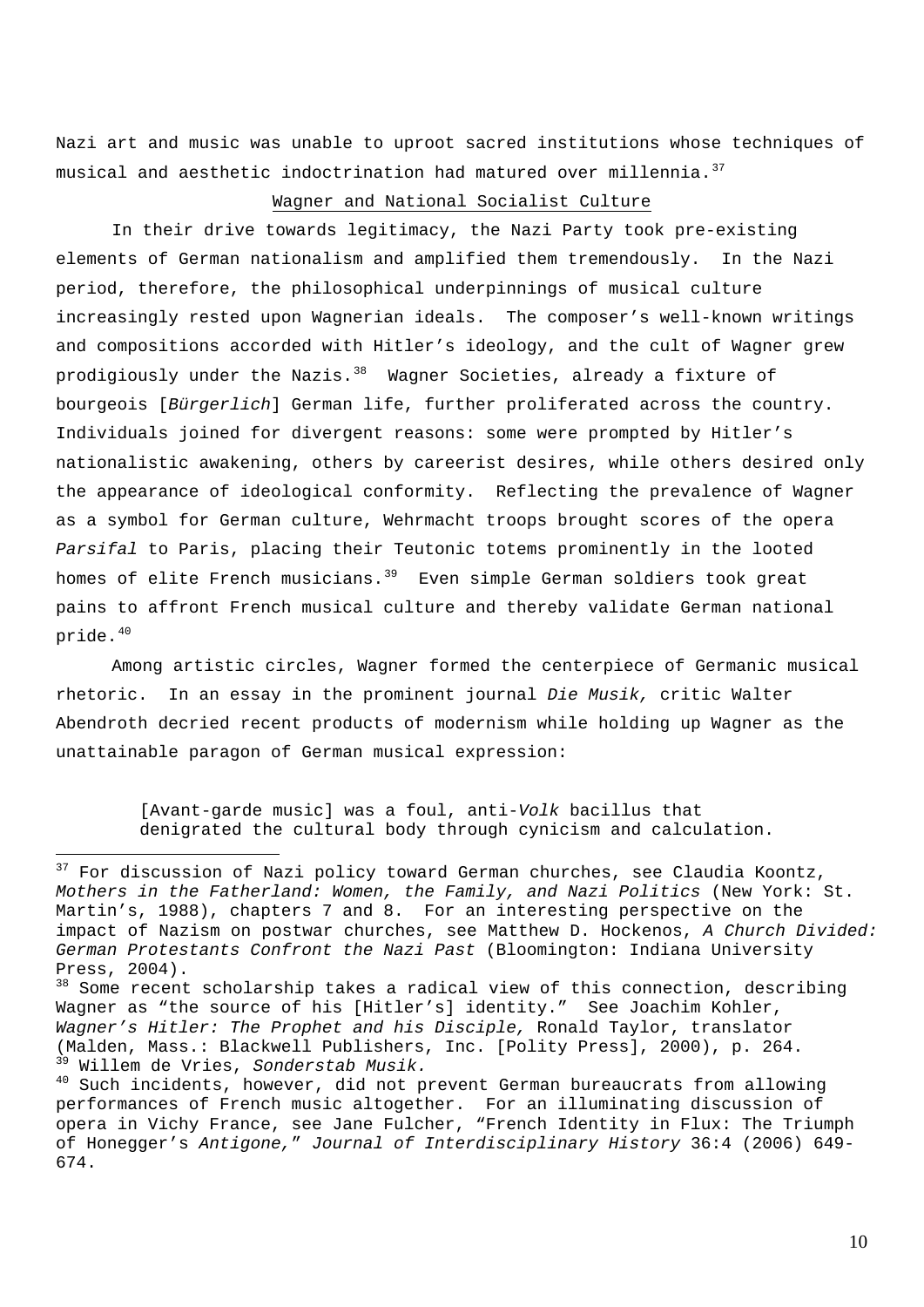Thus, we seek a renewed clarity to eliminate this bacillus which has caused much grief. So we come – in the sight of our society, misled classes, and uprooted intellectuals – and return to the agreed music-historical situation: composer s (not only Germans but naturally especially Germans) are groaning under the expressive weight of the name and the<br>apirit of Pichard Wagner <sup>41</sup> spirit of Richard Wagner.

Wagner, in other words, served as a perpetually-correct model from whom proper infer ences could be drawn.

transient artist in Linz and Vienna, cities where he attended many operas as a *Rienzi* in 1906 had called forth visions of grandiosity in the young vagrant.[44](#page-10-2) Wagner's musical architecture, his ideals of *Gesamtkunstwerk,* and his heroic nationalistic anti-Semiticism found validation in the Wagnerian oeuvre. Hitler's personal connection to the cult of Bayreuth made Wagner's image all the more powerful during the *Gleichschaltung*, when moderate statements and apolitical behavior were cause for suspicion. $42$  Hitler's intense interest in Wagner's ideals stemmed from the Austrian's adolescent self-perceptions as a virtual bottom-feeder in high cultural circles. Some have speculated that Hitler's failings as a young man enflamed his deep desire to use the arts, particularly opera and the visual arts, as a means of propelling him to a position from which he could "save Germany."<sup>[43](#page-10-1)</sup> A performance of Wagner's heralds had influenced Hitler profoundly.<sup>[45](#page-10-3)</sup> Moreover, Hitler's traits of

Nazi Germany because Wagner's work celebrated the genesis of the German nation Hitler's intimate connections to Wagnerian art forms profoundly influenced the artistic direction of state policy in the Third Reich. This influence extended beyond Hitler's idle table talk about the supremacy of German tenors. $46$  Wagner's opera was accorded with the highest respect by the

<sup>41</sup> Walter Abendroth, "Kunstmusik und Volstümlichkeit" in *Die Musik,* März 1934, s. 413-414. Quoted in Joseph Wulf, *Musik im Dritten Reich: Eine Dokumentation*  (Gütersloh: Siebert Mohn Verlag, 1963), p. 359.<br><sup>42</sup> Pamela Potter, *The Most German of the Arts,* p. 147.

<span id="page-10-0"></span>

<span id="page-10-1"></span><sup>&</sup>lt;sup>43</sup> Hitler's sketch books bear this out. See Frederic Spotts, Hitler and the *Power of Aesthetics.*

<span id="page-10-2"></span><sup>44</sup> August Kubizek, *The Young Hitler I Knew* (Boston: Houghton Mifflin, 1955), p. 97.

<span id="page-10-3"></span><sup>&</sup>lt;sup>45</sup> A recent sourcebook on Nazi Germany accords Wagner a great deal of influence, including an excerpt from the 1850 essay "Judaism in Music." See Roderick Stackelberg and Sally A. Winkle, eds., *The Nazi Germany Sourcebook: An Anthology of Texts* (London & New York: Routledge, 2002), p. 1. 46 Norman Cameron and R.H. Stevens, translators, *Hitler's Table Talk*, *1941-1944:* 

<span id="page-10-4"></span>*His Private Conversations* (New York: Enigma Books, 2000).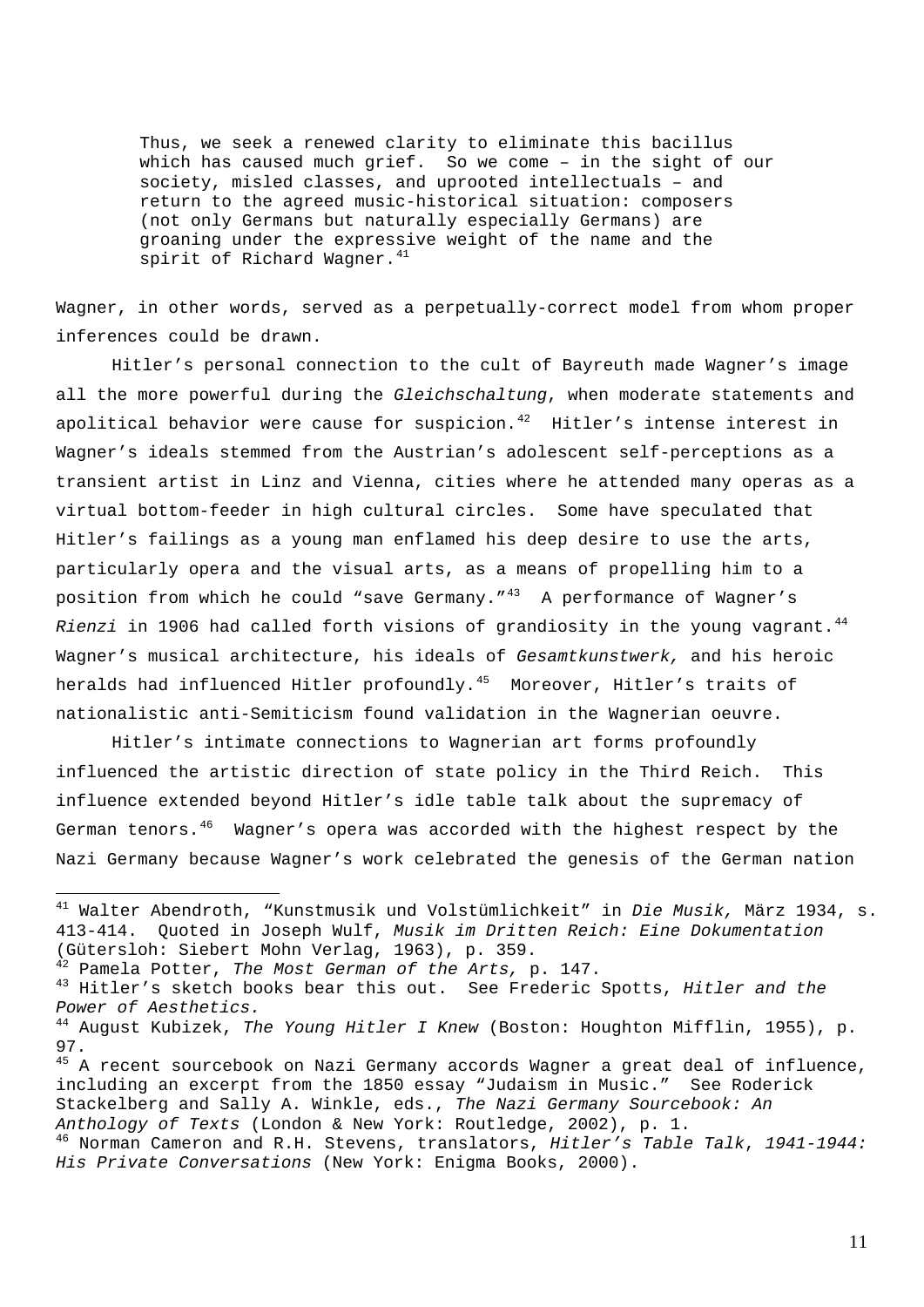and exuded an ebullient *volkstum.* Wagner's *Die Meistersinger* was the primary expression of state-sponsored national identity.<sup>[47](#page-11-0)</sup>

Celebrations of Wagner's genius (and, by extension, the creative potency of the German people) were undertaken at tremendous state expense. In December 1938, for example, Hitler's adjutant personally authorized a payment of 150,000 DM for Clemens Kraus to direct *Tannhäuser* and *Arabella* in the Munich State Theater.<sup>[48](#page-11-1)</sup> Naturally, the NSDAP leadership could justify such expenses with arguments about culture superiority and the need to instill the German *Volk*  with the myths of their origins. Hitler's birthday celebrations were typically Wagnerian affairs, although Verdi's operas were sometimes performed in a concession to the alliance with fascist Italy. $49$  Hitler's devotion to the annual festival in Bayreuth was such that in the dark days of late 1944, Hitler insisted that the Wagner festival scheduled for July 1945 proceed as usual.<sup>[50](#page-11-3)</sup>

Hitler ultimately saw the fundamental political gain to be reaped by declaring himself as the paladin of a reinvigorated and authentically German culture. From his position at the pinnacle of the National Socialist hierarchy, Hitler skillfully played the cultural card to buttress his legitimacy. Richard Wagner's music would serve a vital function in this endeavor.

#### Degenerate Music

Clearly, Nazi officials wished to use music didactically, using opera and symphonic music to heighten the sense of Teutonic identity among the listeners. Yet Nazi musical policy was not immune to popular pressures and public demand. Goebbels and his subordinates could never escape the necessity of providing light entertainment for the masses. This contradiction between high and middlebrow culture became markedly apparent in the wake of military defeats of 1942, which heralded shortages of food and consumer goods, as well as the

<span id="page-11-1"></span><span id="page-11-0"></span><sup>47</sup> Thomas S. Grey, "Wagner's *Die Meistersinger* as National Opera (1868-1945)," from *Music and German National Identity*, Celia Applegate and Pamela Potter, eds. (Chicago and London: University of Chicago Press, 2002), pp. 78-104. <sup>48</sup> This document is held in the Bundesarchiv Koblenz and is reproduced in Fred Prieberg, *Musik im NS-Staat* (Frankfurt am Main: Fischer Tashenbuch Verlag, 1982), p. 309. The free flow of largesse for opera performances was one arm of a Nazi musical policy within which leaders used enormous amounts of discretionary funds. When a Japanese violinist toured Germany in 1942, Goebbels personally presented her with a priceless Stradavarius. See Prieberg, ibid.

<span id="page-11-3"></span><span id="page-11-2"></span><sup>49</sup> Prieberg, *Musik im NS-Staat*, p. 309. 50 Kohler, *Wagner's Hitler,* p. 268.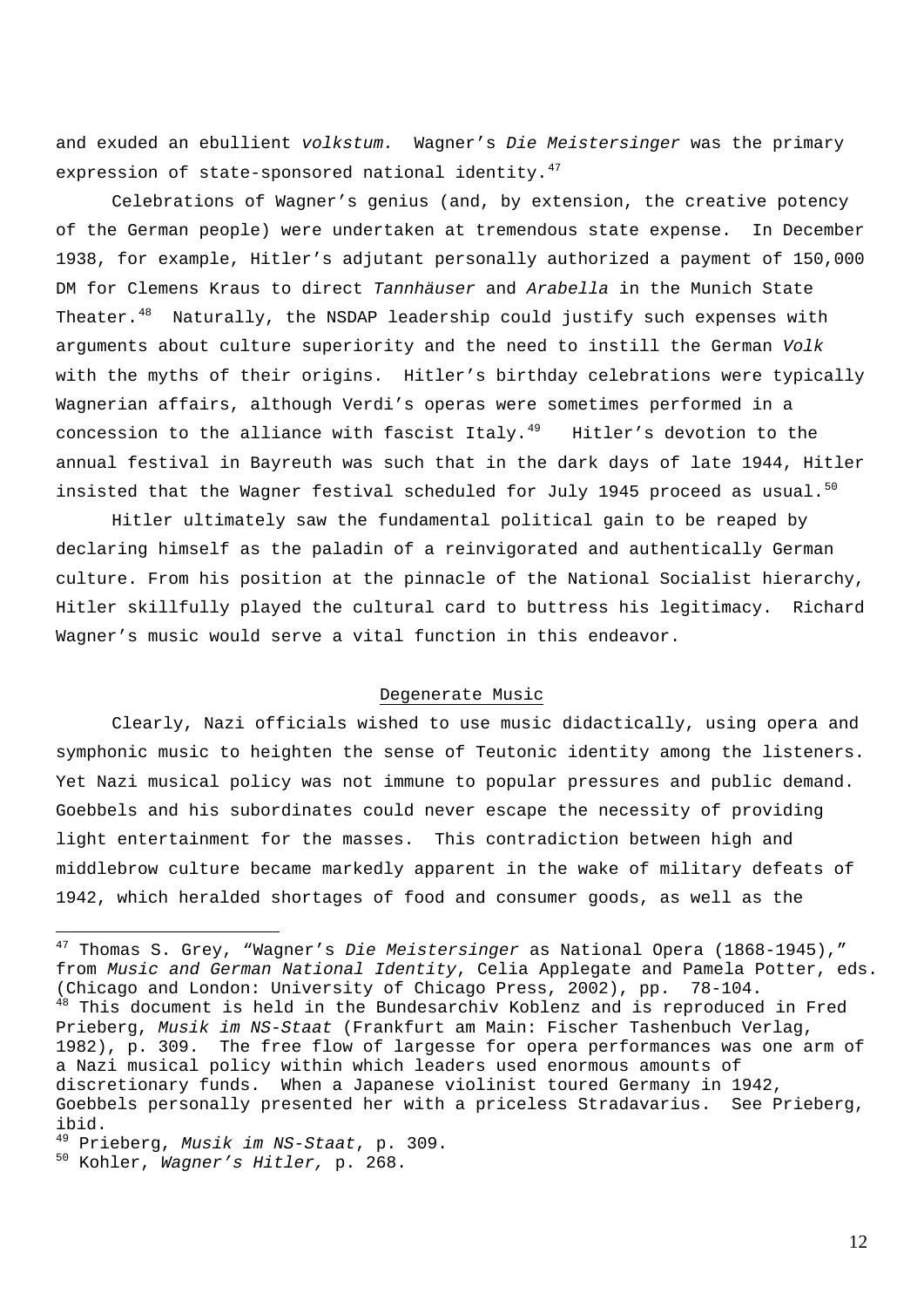initiation of Allied bombing. While Goebbels wanted to strengthen the backbone of the populace with extravagant paeans to sacrifice, such as the film "Koblenz," German citizens increasingly demanded distraction from the heightening destruction around them. Like filmmaking, opera was expensive, but Nazis were willing to pay the price. Ultimately, however, distracting citizens with popular broadcast music became more important than engaging them in a polemical musical discussion of Germany's racial origins.

American music, particularly jazz, had flooded into Germany in the 1920s. Nationalist responses to this music focused on the negative African origins of jazz while combining fears of American occupation of the Rhineland. "Entarte musik," or "degenerate music," became a frequent target for the Nazis. The Nazis endeavored to steer Germans, particularly the young, away from such degenerative effects. In a directive to his propaganda ministry, Goebbels stated: "Publications should be produced in a popular style aimed at the masses and, in particular, at young people, and should demonstrate that the uncritical adoption of certain American activities, such as jazz music...shows a lack of culture." [51](#page-12-0) Extending on this theme, Goebbels instructed his subordinate to refer explicitly to "the grotesque distortions which occur, for example, in the transposition of Bach's music into jazz."[52](#page-12-1) Germanic music, like the *Volk*  itself, had to remain pure.

 Also dangerous to national morals was the music of the new avant-garde, which had reached a heyday during the free-wheeling Weimar period. $53$ Individuals like Paul Hindemith, scarred by the experiences of World War One, had freely released their angst, and in so doing, had vented their distaste for the political and artistic order. Under the new life of the National Socialists, potentially dissenting voices were more or less silenced. In a 1934 essay from the newly co-opted NS musical organ, *Die Musik,* a musicologist discussed the orthodox view of the avant-garde:

> Everywhere in Europe, we Germans have released the immediate products of cultural decay, which fall under the name "New Music." This "music" devours our *Volk*'s living and characteristic art music, directly attacking our healthy origins that presently and by all means long to recover the smallest *Lebensraum.* This "New Music," in

<span id="page-12-0"></span><sup>51</sup> Goebbels' instructions at daily conference, 16 December 1941. Quoted in Jeremy Noakes, *Nazism 1919-1945: A Documentary Reader*, p 485.<br><sup>52</sup> Ibid.<br><sup>53</sup> Peter Gay, *Weimar Culture* (New York: Columbia University Press, 1968).

<span id="page-12-2"></span><span id="page-12-1"></span>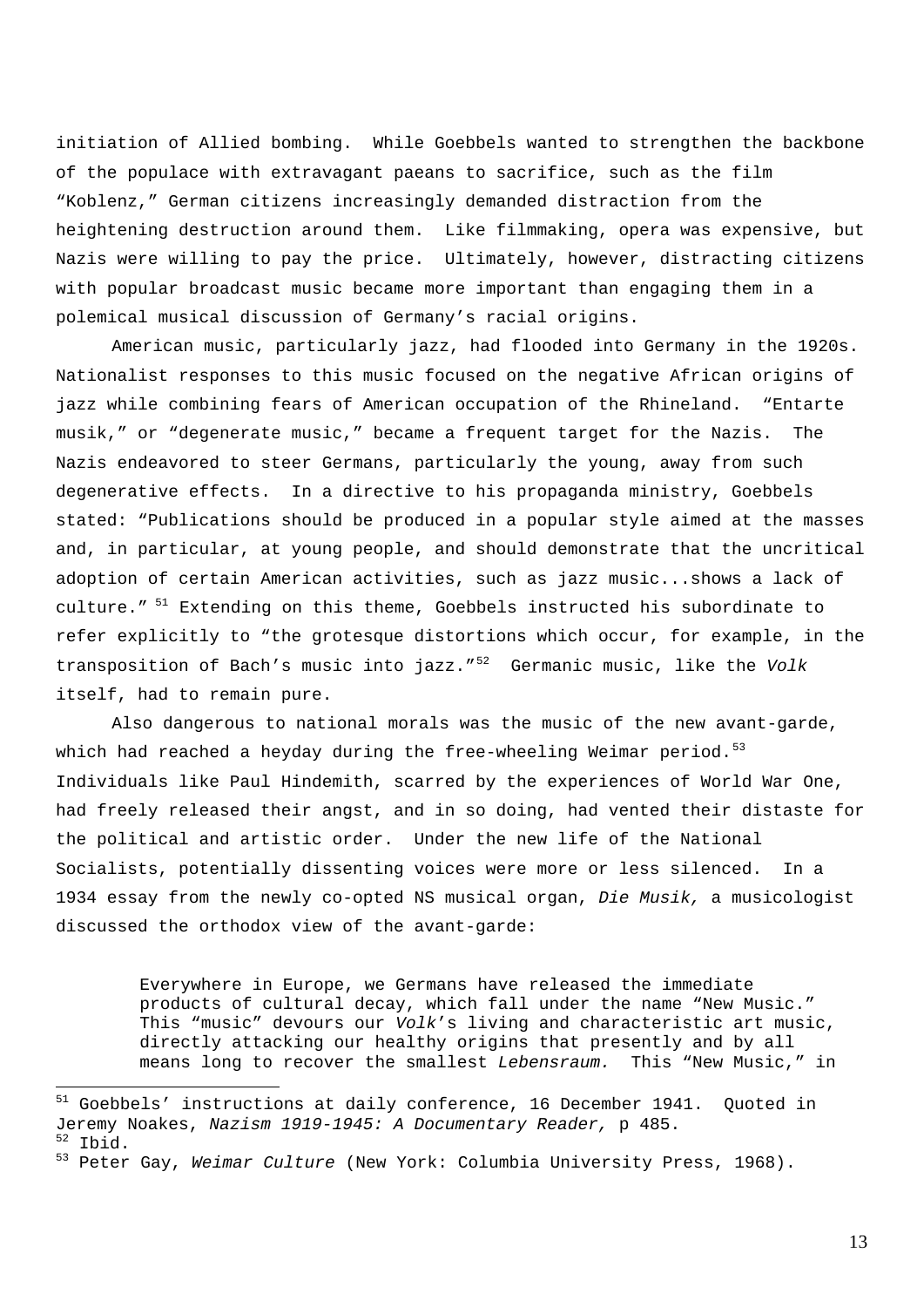sprit and essence, is antithetical to the people [*unvolkstümlich*] because it releases every natural dissatisfaction. Worse yet, it both knowingly and unconsciously denigrates the possession of the healthy feelings and desires felt by the strong, self-knowing *Volk*, whose music is a singular medium of expression, alert and humorous.<sup>[54](#page-13-0)</sup>

Faced with such pabulum in the mid-1930s, cutting-edge composers like Hindemith and Krenek had left Germany.

As for the state at war, clearly the Nazis could not stem the tide toward escapism in German musical life. Strauss' *Arabella*, a vapid three-act comedy set in nineteenth-century Vienna, was the most well known opera of the Nazi period. The opera's libretto is utterly devoid of political content, and there is nothing particularly Germanic about the story, other than the Viennese setting. But given the circumstances, the work functioned as a display of normalcy in a faltering domestic economy.

Far from the tinsel of opera houses in cities such as Berlin, German troops were listening to catchy popular tunes on BBC radio. The Wehrmacht brass complained of this fact to Goebbels, who thereafter conceded that German radio should retool summer programming in favor of relaxing comedy and light entertainment. In a rare bit of self-deprecation, Goebbels characterized the possible opposition to this idea: "We know that there are a number of grumblers who can't bear that idea and believe that one would survive the war better in sackcloth and ashes than with entertainment, cheerfulness and inner calm." Goebbels further remarked that "these things have been carefully thought out and considered from all sides," pre-empting complaints from cultural elites who might perceive an unwelcome shift in the policy.<sup>[55](#page-13-1)</sup> Even in the prior period, Goebbels had shown some flexibility toward popular music, remarking:

> Not all music suits everyone. Therefore that style of entertaining music that is found among the broad masses also has a right to exist, especially in an epoch in which the task of the state leadership must be, next to the difficult concerns that the times bring with them, to

<span id="page-13-0"></span><sup>54</sup> Walter Abendroth, "Kunstmusik und Volstümlichkeit" in *Die Musik,* März 1934, s. 413-414. Quoted in Wulf, *Musik im Dritten Reich*, p. 359.<br><sup>55</sup> Goebbels' statement read at Ministerial Conference, 21 May 1941. Quoted in

<span id="page-13-1"></span>Jeremy Noakes, p 502.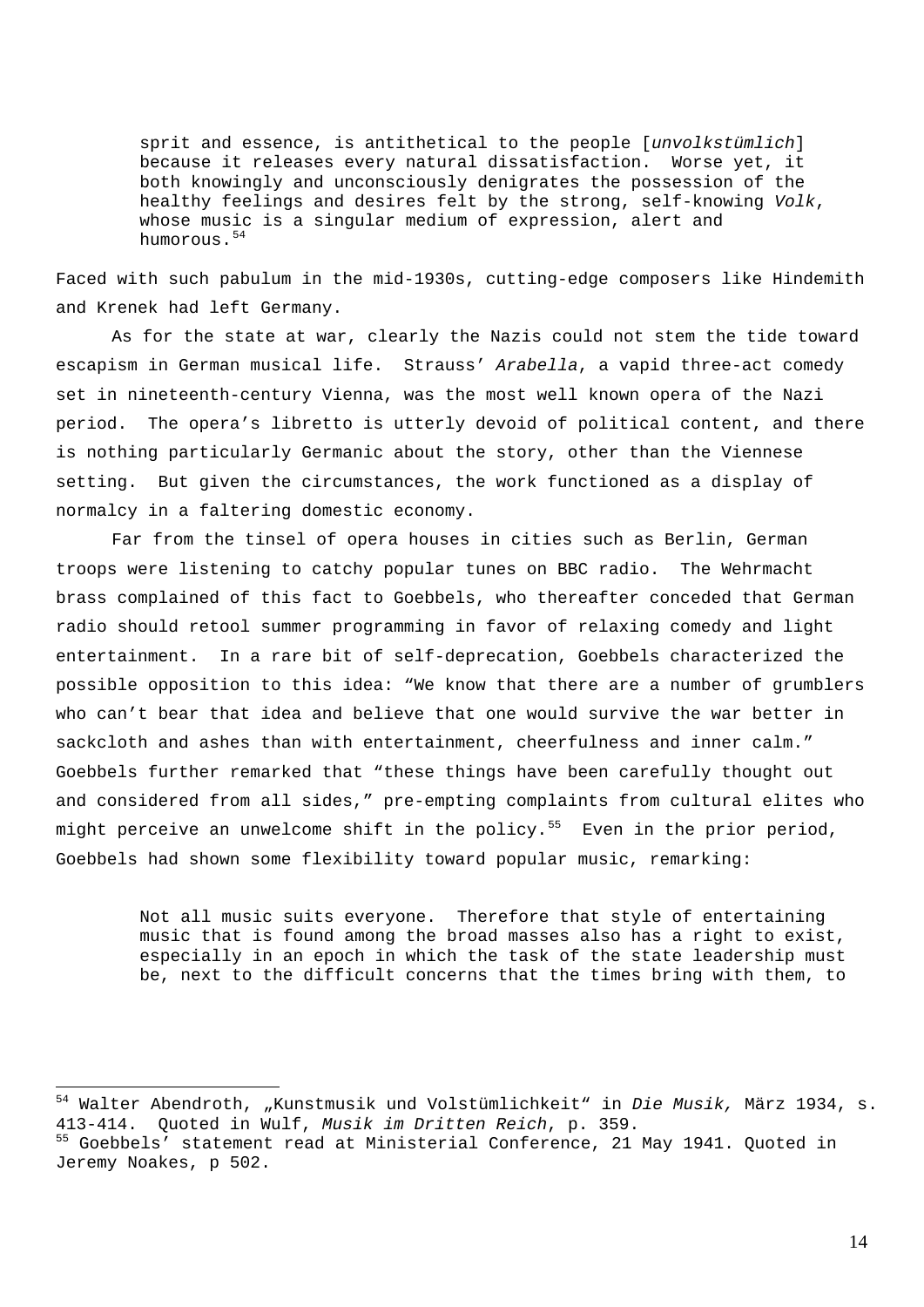intervene on behalf of the *Volk's* recuperation, support, and refreshment.<sup>[56](#page-14-0)</sup>

Acknowledging "difficult times," Goebbels could justify sponsorship of music that might otherwise have verged on the "degenerate."

## Conclusion

German-speaking lands have always enjoyed a special connection with music. Germanic composers were a dominant creative force in classical music from the eighteenth century. Given this weighty musical inheritance and the preeminent position of classical music in German life, the atrocities of the Second World War stand in stark contradiction to the subtle humanism with which German classical music is imbricated. Indeed, classical music always lies at the crux of a question often posed of the period: "How could the Germans who held Bach, Beethoven, and Schubert so dear inflict such human cruelty as the final solution?" Unfortunately, Hitler's state turned this question on its head. The Nazis wielded the legacy of Bach, Beethoven, and Schubert precisely to justify the defense and expansion of German culture against "cultural Bolshevism." Faced with the question of musical culture in the midst of war, the Nazis may well have replied: "It is precisely because we love Bach, Beethoven, and Schubert that we inflict such cruelty."

<span id="page-14-0"></span><sup>&</sup>lt;sup>56</sup> "Musikfest woche für das ganze Volk. Dr. Goebbels sprach auf den Düsseldorfer Reichsmuiklagen." *Volkische Beobachter,* Nr. 149, 29 Mai 1938, s. 5, quoted in Prieberg, *Musik im NS-Staat*, p. 279.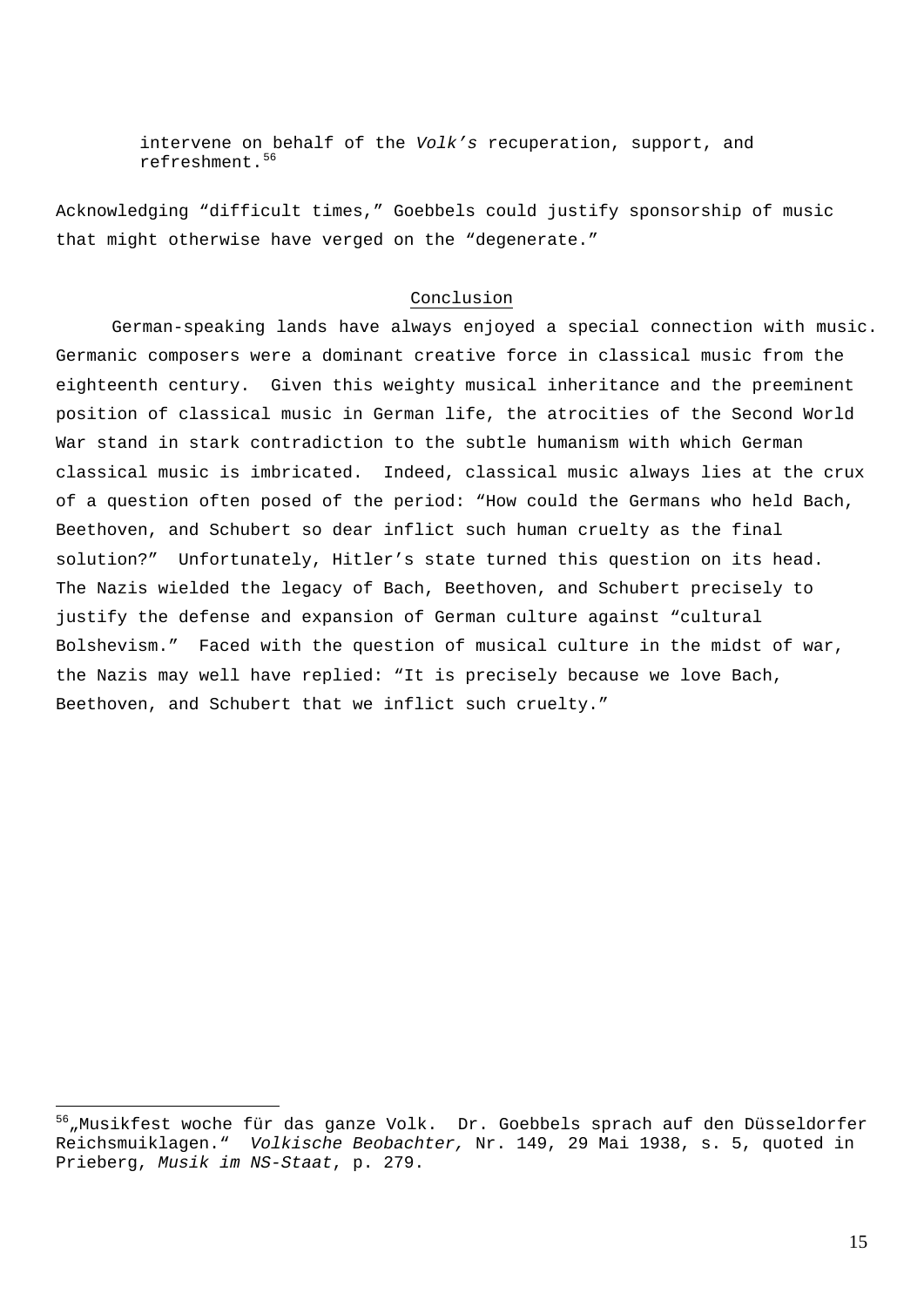#### **Bibliography**

de Vries, Willem. *Sonderstab Musik: Music Confiscation by the Ensatzstab Reichsleiter Rosenberg under the Nazi Occupation of Western Europe.* Amsterdam: Amsterdam University Press, 1996.

Dorpat, Theo L. *Wounded Monster: Hitler's Path from Trauma to Malevolence.*  Lanham, Maryland: University Press of America, 2002.

Gay, Peter. *Weimar Culture: The Outsider as Insider.* New York: W.W. Norton, 2001.

Geiger, Friedrich. "Die ,Goebbels-Liste' vom 1. September 1935: Eine Quelle zur Komponistenverfolgungn im NS-Staat." *Archiv für Musikwissenschaft.* Albrecht Riethmüller, hrsg. 59 Jahrgang, 2002, Heft 2. Stuttgart: Franz Steiner Verlag. S. 104-112.

Kater, Michael H. *Composers of the Nazi Era: Eight Portraits.* New York and Oxford: Oxford University Press, 2000.

\_\_\_\_\_\_\_\_. *The Twisted Muse: Musicians and Their Music in the Third Reich.* New York and Oxford: Oxford University Press, 1997.

Köhler, Joachim. *Wagner's Hitler: The Prophet and his Disciple.* Trans. Ronald Taylor. Malden, Mass.: Blackwell Publishers, Inc. [Polity Press], 2000.

Mosse, George L. *Nazi Culture: Intellectual, Cultural and Social Life in the Third Reich.* New York: Grosset & Dunlap, 1968.

Noakes, Jeremy. *Nazism 1919-1945: A Documentary Reader.* Vol. 4. *The German Home Front in World War II.* Exeter, United Kingdom: University of Exeter Press, 1998.

United States. National Archives and Records Administration. Office of Strategic Services. *OSS Art Looting Investigation Reports, 1945-1946.*  Microfilm Publication # 1782. Washington, D.C., 2001.

Potter, Pamela. *Most German of the Arts: Musicology and Society from the Weimar Republic to the End of Hitler's Reich.* New Haven & London: Yale University Press, 1998.

"The Nazi 'Seizure' of the Berlin Philharmonic, or the Decline of a Bougeoise Musical Institution." *National Socialist Cultural Policy.* Glenn Cuomo, ed. New York: St. Martin's Press, 1995. pp. 39-66.

Prieberg, Fred K. *Musik im NS-Staat.* Frankfurt am Main: Fischer Tashenbuch Verlag, 1982.

Raabe, Peter. *Die Musik im dritten Reich: Kulturnpolitische Reden und Aufsässe.*  Regensburg: Gustav Rosse Verlag, 1936.

Snowball, David. "Controlling Degenerate Music: Jazz in the Third Reich." *Jazz and the Germans: Essays on the Influence of "Hot" American Idioms on 20th-*